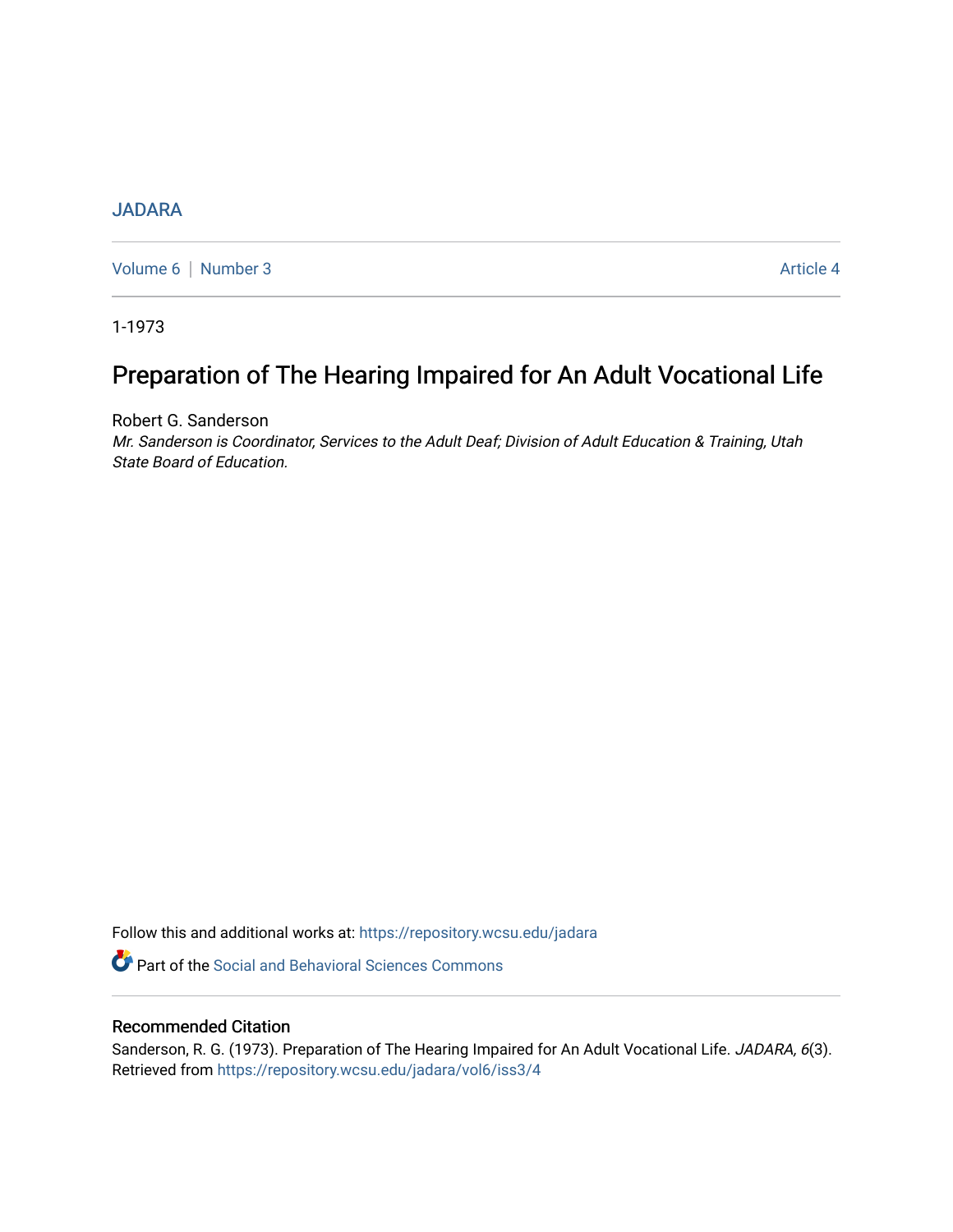# PREPARATION OF THE HEARING IMPAIRED FOR AN ADULT VOCATIONAL LIFE

#### ROBERT G.SANDERSON

(A talk given to the Oklahoma Council for the Hearing Impaired, Tulsa, Oklahoma, May 13,1972)

## Letting Go

The child's mother insisted on going with him to the homebuilding site where a contractor had agreed to give him on-the-job training that we recommended and that his technical school instructor also highly recom mended. A day later the contractor called to tell me that the boy did not show up for work; and a call to Mother brought forth the angry reaction that the person who was to train him was also deaf and could communicate with him in the sign language (which he knows to a fair degree); therefore she refused to permit him to continue on the job and instead put him back in school. She wanted him to be oral because the world is oral... The child is 26 years old.

The girl is now receiving psychiatric treatment. She had been going with a boy for about two years with the bitter opposition of his and her parents. He has a fairly decent job — nothing remarkable, but it could support them. In his words to the counselor, "I had to stop going with her because my mother wouldn't let me marry her and if I did mother would kick me out". He still lives with his parents. He is 35 years old and the girl is 24.

His mother wanted him to be an electronics engineer despite his poor eyesight and severe hearing loss. He tried awfully hard .... terribly hard, and failed miserably. Then it was an electronics technician.... with total failure. The educational deficiencies were just too much to overcome. Mother wanted this or that awfully bad, and the boy tried, oh how he tried! As they say, these deaf children are the gamest of them all; they've got more

Mr. Sanderson is Coordinator, Services to the Adult Deaf; Division of Adult Education & Training, Utah State Board of Education.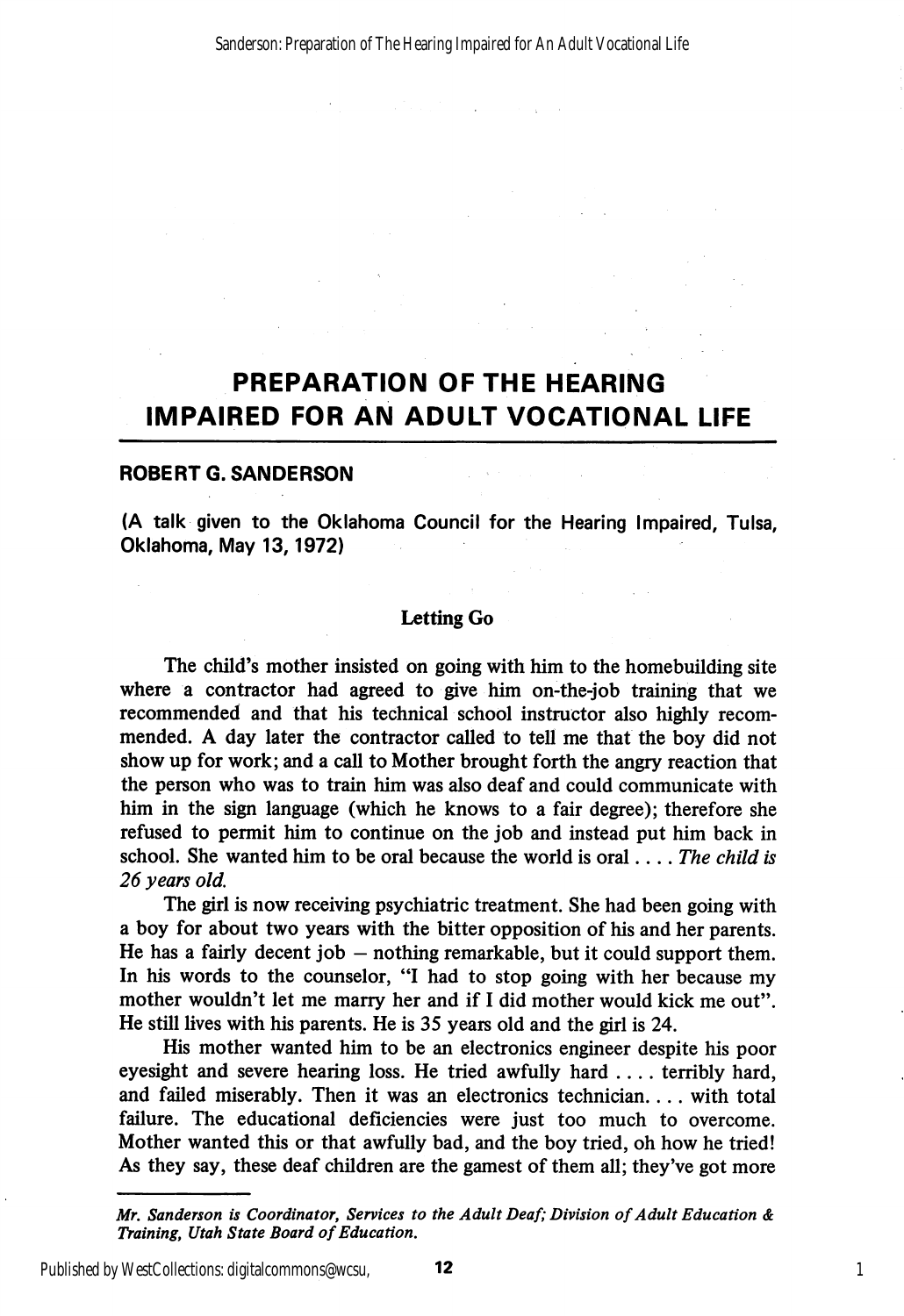sheer guts than anybody. But now he is under psychiatric treatment. He is 25 years old.

This girl-child has a learning disability; a real nice kid, really, not troublesome in school. Nothing remarkable  $-$  just reached her potential and at 21 "graduated" — a euphemism, you understand. When time for employment came we noticed and tried to break up an established habit pattern: every time a small thing went wrong, she walked off the job and home to Mother, who believed every word the girl said. Then she slowed down, goofed off, refused to work, and when scolded ran home to mother again, who angrily clobbered the boss for cruelty... ad nauseum. When we took her away from Mama and tried to get her to live alone and develop independence. Mama invaded the lodgings and argued with the caretaker about "letting her baby go out with such unsavory females". So to a new job; carefully we laid plans to teach the girl independence and secured Mama's promise to cooperate (at last!)  $-$  how to take care of her wages, ride the bus, pay her fare.... and Mama would be waiting at the bus stop to take her home and be sure she had a good meal instead of that stuff at the boarding house for girls.

She is now under psychiatric treatment.

"Mr. Sanderson, it is unbelievable  $-$  incredible, really  $-$  what these parents have done to their children". That is what the psychiatrist told me.

I suppose that the rehabilitation counselor sees more than his share of deaf, human wreckage, and if he is not careful, he may tend to tar all mothers with the same brush, and of course it would be unfair to do so.

Yet it is specifically noticeable that almost without exception, the most severe problems we meet are those deaf persons who have aggressive, domineering mothers who will not let go of their children and let them grow up. And the overwhelming majority of them also demonstrate the. familiar obsession with oralism so well documented by Dr. Eugene Mindel and other psychiatric investigators. (Mindel and Vemon, 1971).

So what has all this to do with my theme today?

Preparation for adult vocational life for the hearing impaired begins at home; but if there is too much mama in the background, the counselor's difficulties with this complex disabihty of deafness are immeasurably compounded.

Let me consider for a moment these words, "hearing impaired". It is a global term, encompassing every degree of hearing impairment, and these are the people in our caseload. But the problems of those who have only slightly impaired hearing are vastly different from those who are hard of hearing, and those who are hard of hearing are yet a different breed from those who are deaf. The dividing lines between the categories are vague and ill defined. A description of these differences is important simply because the approach to preparation for an adult vocational life is different for each category although there are certain basic principles that are common to all people.

https://repository.wcsu.edu/jadara/vol6/iss3/4

 $\overline{\mathbf{13}}$  2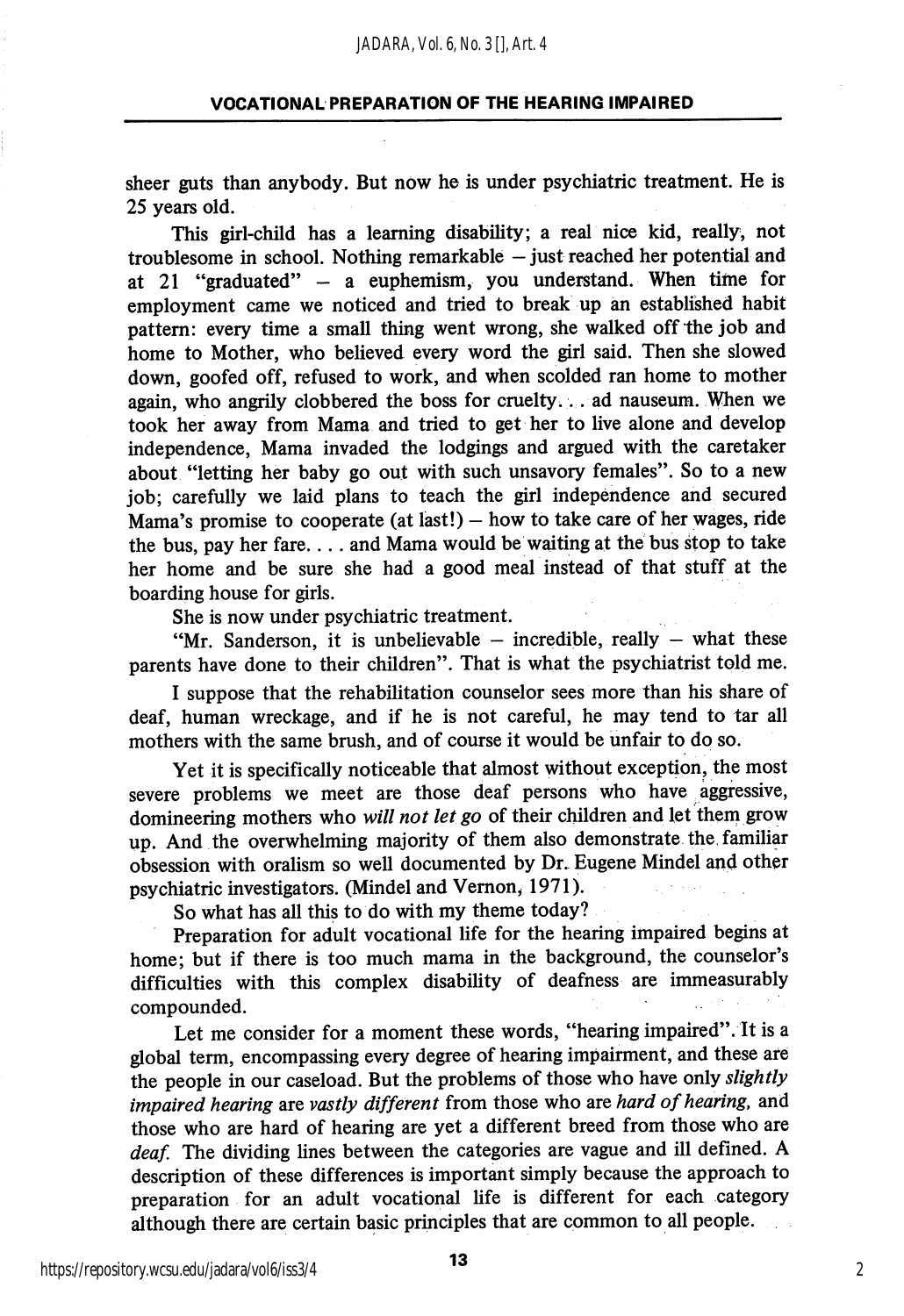I have identified within my caseload at least 15 different types of hearing impaired persons based on their educational backgrounds; and I suspect that it is likely that careful, study could further differentiate, but for the practicing counselor it should serve to give him a picture of the type of client he is dealing with. Keep in mind these are educational categories, not medical categories of deafness.

#### SERVICES TO THE DEAF March 31, 1972

# EDUCATIONAL CATEGORIES OF DEAF AND HARD-OF-HEARING CLIENTS IN THE CASELOAD

| Code: |                                                      | ිCaseload #01       |    | 02          | 03           | 04           | Total |
|-------|------------------------------------------------------|---------------------|----|-------------|--------------|--------------|-------|
| 1.    | Deaf. Pre-lingual. Manually oriented. Sp. Educ.      |                     | 15 | 26          | 8            | $\mathbf{2}$ | 51    |
| 2.    | Deaf. Pre-lingual. No Sp. Educ.                      |                     | O  |             | 0            | 0            |       |
| 3.    | Deaf. Post-lingual. Manually oriented. Sp. Educ.     |                     | 8  | 0           | 1            | 0            | 9     |
| 4.    | Deaf. Post-lingual. No Sp. Educ.                     |                     | 4  | 0           | O            | 0            | 4     |
| 5.    | Deaf. Pre-lingual. Orally oriented. Sp. Educ.        |                     | 6  | 16          | 13           | 0            | 35    |
| 6.    | Deaf. Post-lingual. Orally oriented. Sp. Educ.       |                     | ი  | 8           | 4            | 0            | 12    |
| 7.    | Deaf. Multiple disabilities. Sp. Educ.               |                     | O  | 9           | 0            | 1            | 10    |
| 8.    | Hard-of-Hearing. Pre-lingual. Orally oriented.       |                     | 9  | $\mathbf 0$ | 3            | $\mathbf{2}$ | 14    |
|       | Sp. Educ.                                            |                     |    |             |              |              |       |
| 9.    | Hard-of-Hearing. Pre-lingual. Manually oriented.     |                     | 3  | 0           | 0            | 0            | 3     |
|       | Sp. Educ.                                            |                     |    |             |              |              |       |
| 10.   | Hard-of-Hearing. Post-lingual. Manually oriented.    |                     | O  | 5           | <sup>0</sup> | 0            | 5     |
|       | Sp. Educ.                                            |                     |    |             |              |              |       |
| 11.   | Hard-of-Hearing. Post-lingual. Orally oriented.      |                     |    | $2 \t17$    | 7            | 0            | 26    |
|       | Sp. Educ.                                            |                     |    |             |              |              |       |
| 12.   | Hard-of-Hearing. Pre-lingual. No Sp. Educ.           |                     | 6  | 1           | -33          | 4            | 44    |
| 13.   | Hard-of-Hearing. Post-lingual. No. Sp. Educ.         |                     | 12 | 22          | 23           | 1            | 58    |
| 14.   | Hard-of-Hearing. Multiple disabilities.              |                     | 2  | 5           | O            | 0            | 7     |
| 15.   | Deaf, hard-of hearing, multi.-disab., - illiterates, |                     | O. | ∵ 2'        | Ő            | 0            | 2     |
|       | non-verbal, etc. - No Educ. Not otherwise classified |                     |    |             |              |              |       |
|       |                                                      | TOTALS 67 112 92 10 |    |             |              |              | 281   |

I believe the descriptions given herein are clear enough; but there is always some overlapping.

Now, how does one approach preparation of the hearing impaired for an adult vocational life? . .

Cautiously!!!  $-$  especially when the client is a teenager, and, as too frequently is the case, is unknown to the counselor.

#### Taking Hold

Thorough, basic casework is vital for the rehabilitation counselor. He begins  $-$  or should  $-$  with a study of the social, cultural and economic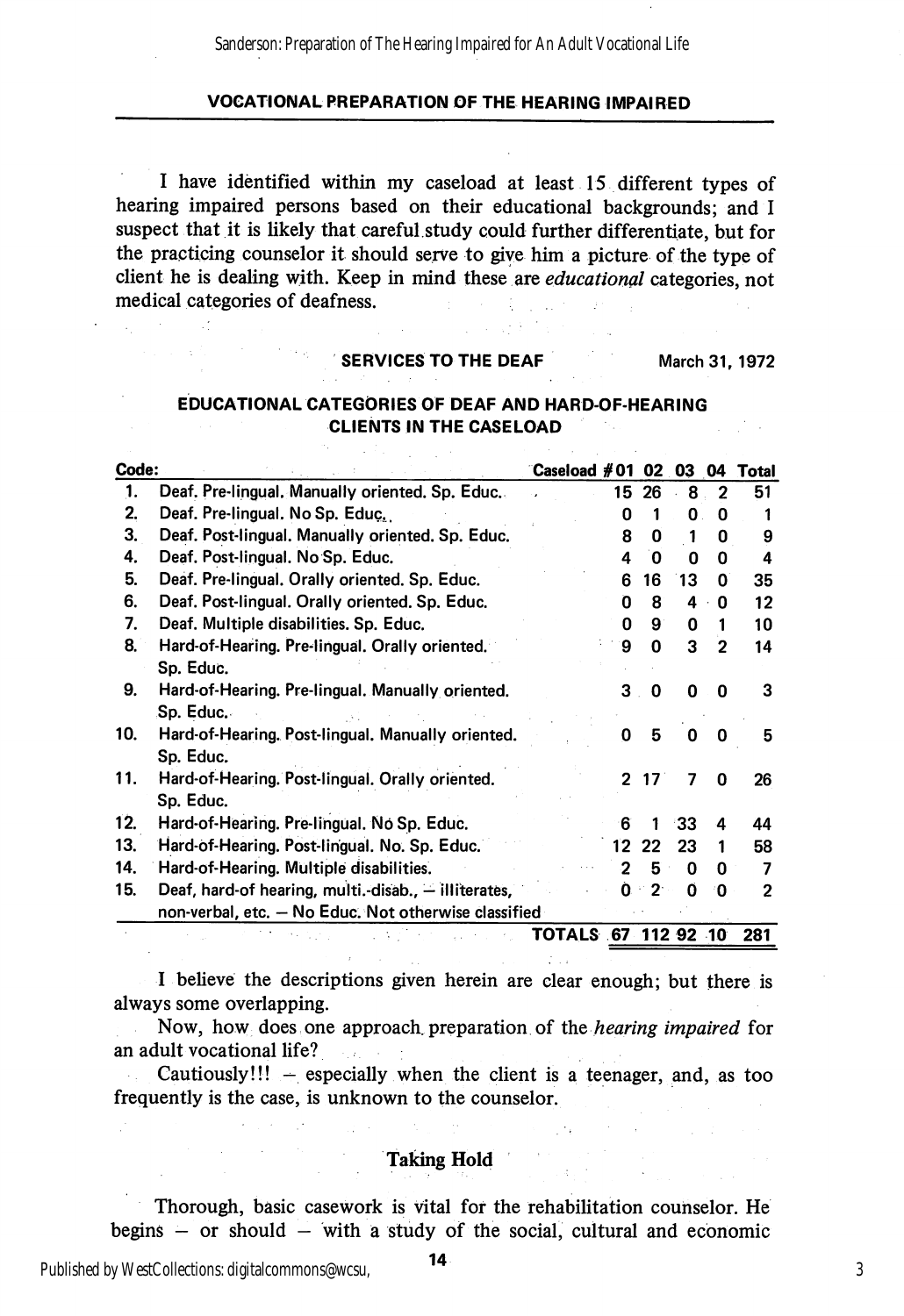environment of the client. He sorts out his own reactions to things he discovers that are unpleasant to him, and puts them aside so he can consider the client's own functioning. He carefully documents his discoveries, such as the motivation factor (strong, fair, or weak); the slant of the education, its strength and its deficiencies; the spoiling of the child (has Mama given the child everything his heart desired? Has Mama forever done his work for him, whether lessons or chores?); is there malnutrition amid plenty? Is there grinding poverty? Is the youngster isolated among well meaning people, or, even worse, is he forced into an uncomfortable mold — the mold that Mama has made with her loving, misdirected hands? Is the person from an urban, suburban, central city area  $-$  or the farm? And, most critical of all, how is his self image? Does mama bring the client to rehab, and tell the counselor what should be done? What is the deaf youth's response to Mother? Or does the youngster come in alone and interact independently with the counselor?

Soon a picture of a personality should begin to emerge. Then, and only then, should the counselor begin to apply his knowledge of evaluation results.

There are theories about when a counselor should take particular steps, but many of these theories rest upon extremely shaky ground when dealing with deaf persons simply because so many of the ideas are language (verbally) based. My own approach is pragmatic, based in part on the background information furnished by the client, by my appraisal of his responses and his parent's responses to my probing, by medical and school information and data from whatever sources I can find. It does not concern me too much as to a theoretical beginning point for any part of the process; of more immediate concern to me is the client's readiness  $-$  and my ability to move in terms of caseload pressures — for a particular step.

I may begin with objective evaluation — such as the Weschler Adult Intelligence Scale, or perhaps the General Aptitude Test Battery. I have found the GATE to be a very good test because of its correlations with numerous occupational areas. The G, V, and N subtests, as usual, appear to discriminate against the deaf person; yet they do give us a rough comparison of where he stands with respect to the norms on the hearing population, and they become meaningful when other tests are not available. The GATE is readily available throughout the country at almost any state employment office on brief notice; and counselors trained to administer the controlled test find that it is easy to administer. Its limitations are those of time and numbers; It generally takes me approximately two hours to administer the test to three or more deaf or hard of hearing persons who are reasonably close to a mythical "average"; and up to three hours to give it to those clients who have learning disabilities or neurological involvement of the hands (cerebral palsy for example). For best results I have found it necessary to wait until I have been able to get three clients together at the same time. Occasionally I can administer to two persons, but only when I am sure that there will be a definite competitive factor.

https://repository.wcsu.edu/jadara/vol6/iss3/4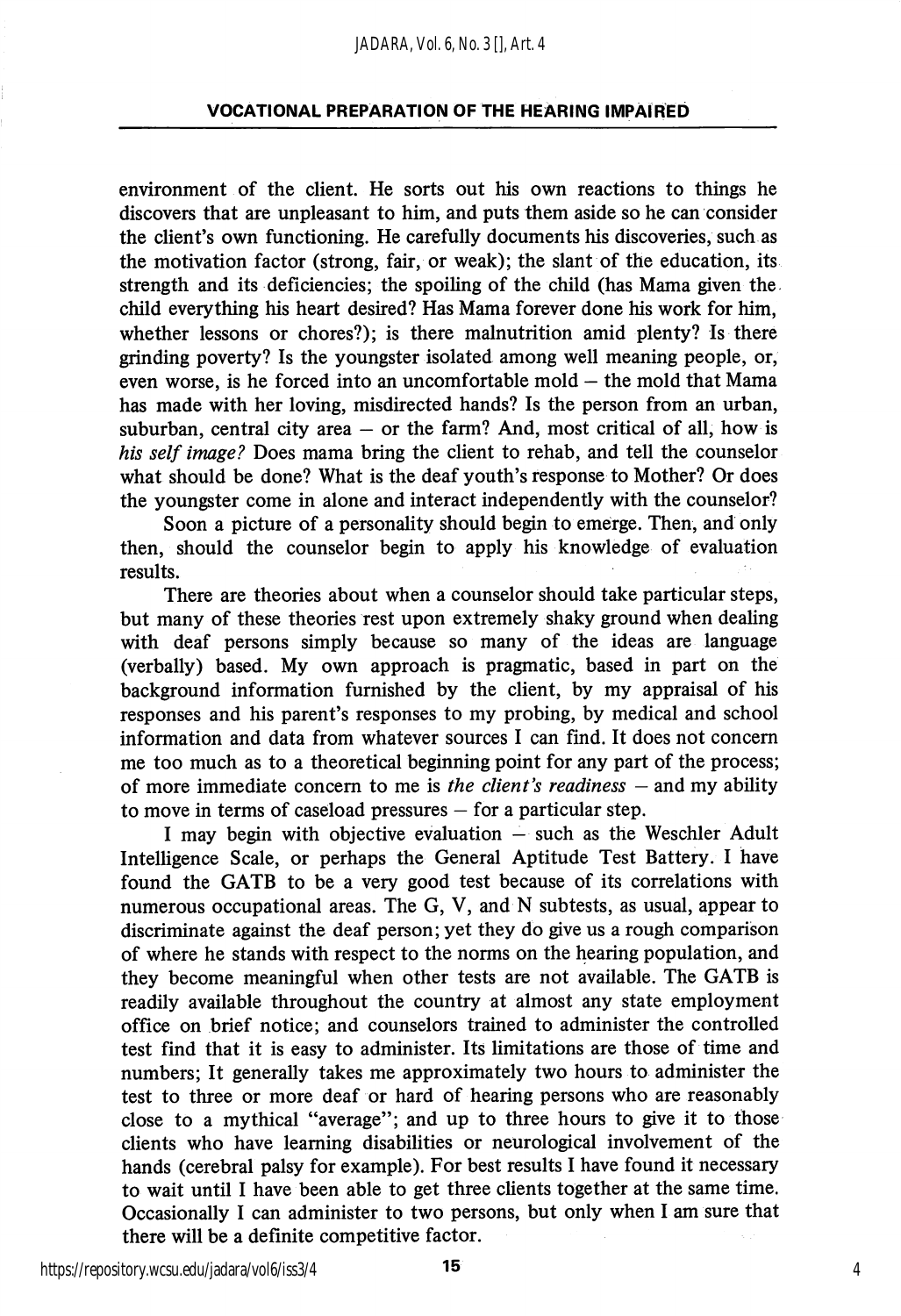It may be of interest to you to know that I haye been accumulating data on GATB tests that I and one of my counselors have administered to deaf teenagers in Utah over the past several years. In a small-scale, preliminary study, "oral" males and females were compared to manually oriented males and females in the same age ranges. Those with multiple disabilities or known neurological problems were eliminated. Mean scores showed no significance differences at either .01 or .05 levels of confidence. There were individual differences, of course; but the one difference that was most noticeable was the score of the deaf child of deaf parents — the only one in either group — and it was so high it stood out like a sore thumb. However, limited studies like this must be treated with a great deal of caution and should not be generalized to a larger population because of the problems inherent in accurate and representative random sampling in such a small population.

To the counselor who is faced with immediate decisions, and who is famihar with the client and his environment, GATB results are very helpful. Another advantage of the GATB is that it applies so broadly to so many of the educational categories of deaf people.

As a matter of caseload management, a rehabilitation counselor finds it most convenient to buy the services of a trained clinical psychologist. Whether results are reliable will depend in large measure on the clinician's knowledge of deafness.

# The Counseling Process

When the counselor and the client have achieved mutual readiness, they may begin to explore the highways and byways of occupational selection. This may be very quick if the individual knows what he wants and the counselor believes the choice is feasible and attainable — or a frustrating and drawn-out process if the client is wishy-washy and quite unsure of himself... or downright aggravating if Mama wants her darling to be a doctor, or at least a lawyer.

This process is well documented in numerous publications; so, rather than to attempt to lead you through this particular jungle, I would rather tell you of what we are trying to do to remove some of the guesswork from occupational selection, and speed up the process for the counselor who has to carry a heavy caseload.

A cooperative program between the Utah School for the Deaf and the Division of Rehabilitation Services has been undertaken. An evaluation facility has been established at the school, and a rehabilitation counselor stationed there directs a program of evaluating each registered client of rehabilitation. Student-clients are moved through various vocational areas quarter by quarter; each instructor becomes a vocational evaluator and turns in regular reports covering a broad range of skills, aptitudes, and adjustment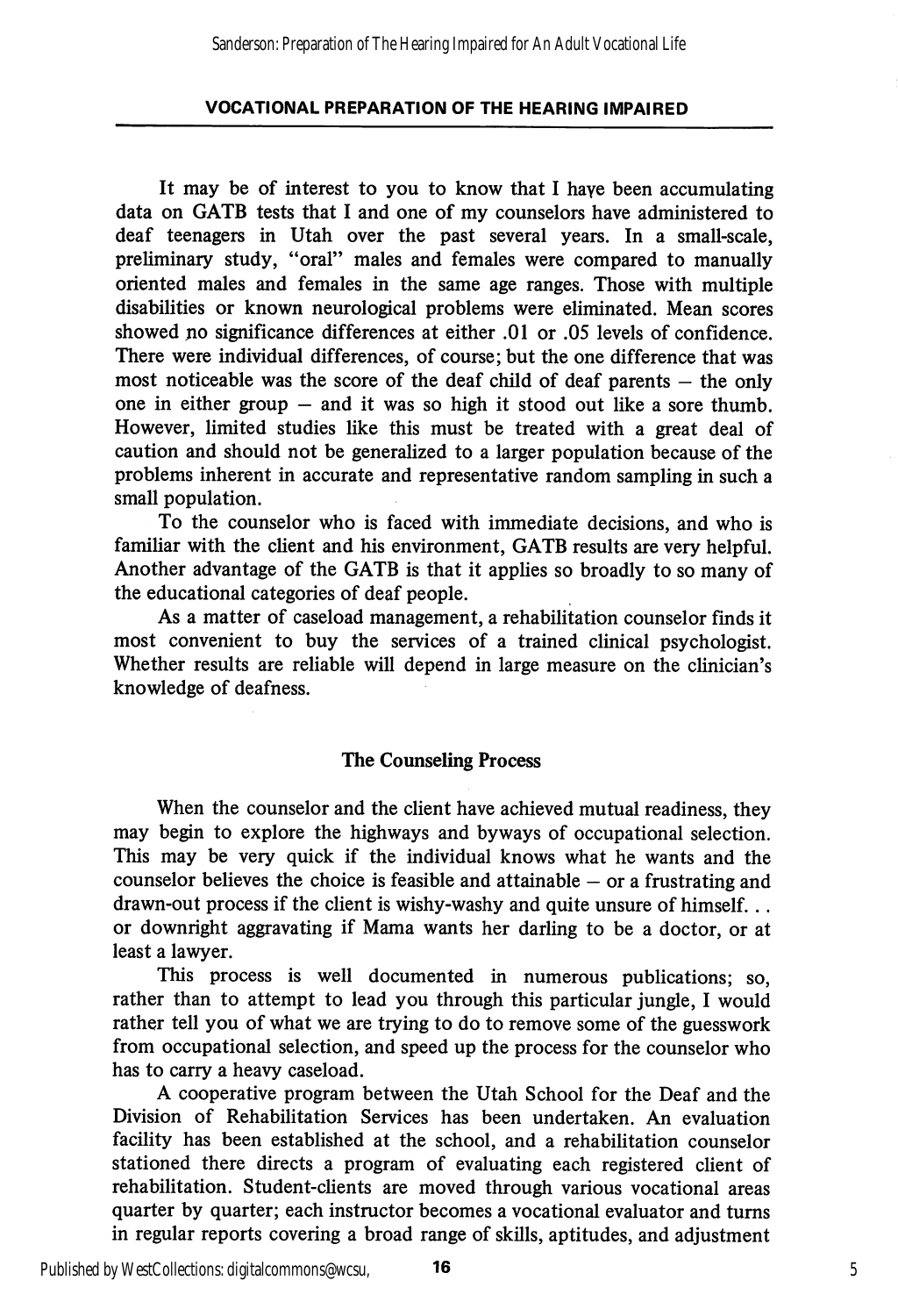activities. The school is paid to evaluate, using its personnel and equipment. When new equipment is needed, such as business machines, costs are worked out in advance and are pro-rated among the clients to be evaluated, and Rehabilitation is billed by the school.

The program begins as early as age 13, although 14 and 15 are the usual ages. By the time the client is ready to leave school we have extensive data on him in a number of vocational areas — and he, too, has developed his own desires to a certain degree. The counselor is then reasonably sure of how to guide the client, whether into a job, on-the-job training, advanced vocational training at a post-secondary school, or further academic training.

It works very nicely. . . when Mama lets go.

\* \* \* \*

Preparation for an adult vocational life really begins at home, when the baby learns to say, "Bye, bye Daddy go work!"... when the baby sees daddy come and go regularly, and when he sees Mother send Daddy off with a kiss and they greet him with another kiss at the end of the day.

Preparation continues through the pre-school years, when he accepts the fact that work is productive and good, no matter what Daddy does; that work purchases the wherewithal of life, the auto and the home. Preparation begins when he sees Dad and Mom planning a vacation very carefully so they can get the most use out of the short two weeks he earns each year. Preparation continues as he learns by seeing – and hopefully by hearing, or having explained to him the necessity of calling in to the boss when Daddy is sick, or taking time off only when it is essential; of planning and budgeting, of care in spending the limited family income. It continues - if Mother and Dad are wise  $-$  as a youngster and teenager when he is required to carry his own full share of the family load, such as cleaning his own room and his mess, helping with the yard work, with washing, polishing and waxing the family car even when he would rather be off playing with his friends.

If all these things are done for him by his mama just because he is a poor little deaf dear, then he has too much mama.

Or daddy, as the case may be. Male chauvinist that I am, I must admit that I think very little of the father who abdicates his responsibilities in the face of Mama's temper. He lets go too soon.

#### SUMMARY

Preparation for an adult vocational life for the hearing impaired begins in the home, where patterns of behavior are established in early childhood. A knowledge of the cultural environment, of the type of educational background from which the client comes, and thorough casework is vital to successful rehabilitation counseling. The influence of a domineering and

https://repository.wcsu.edu/jadara/vol6/iss3/4

 $\mathbf{I}$